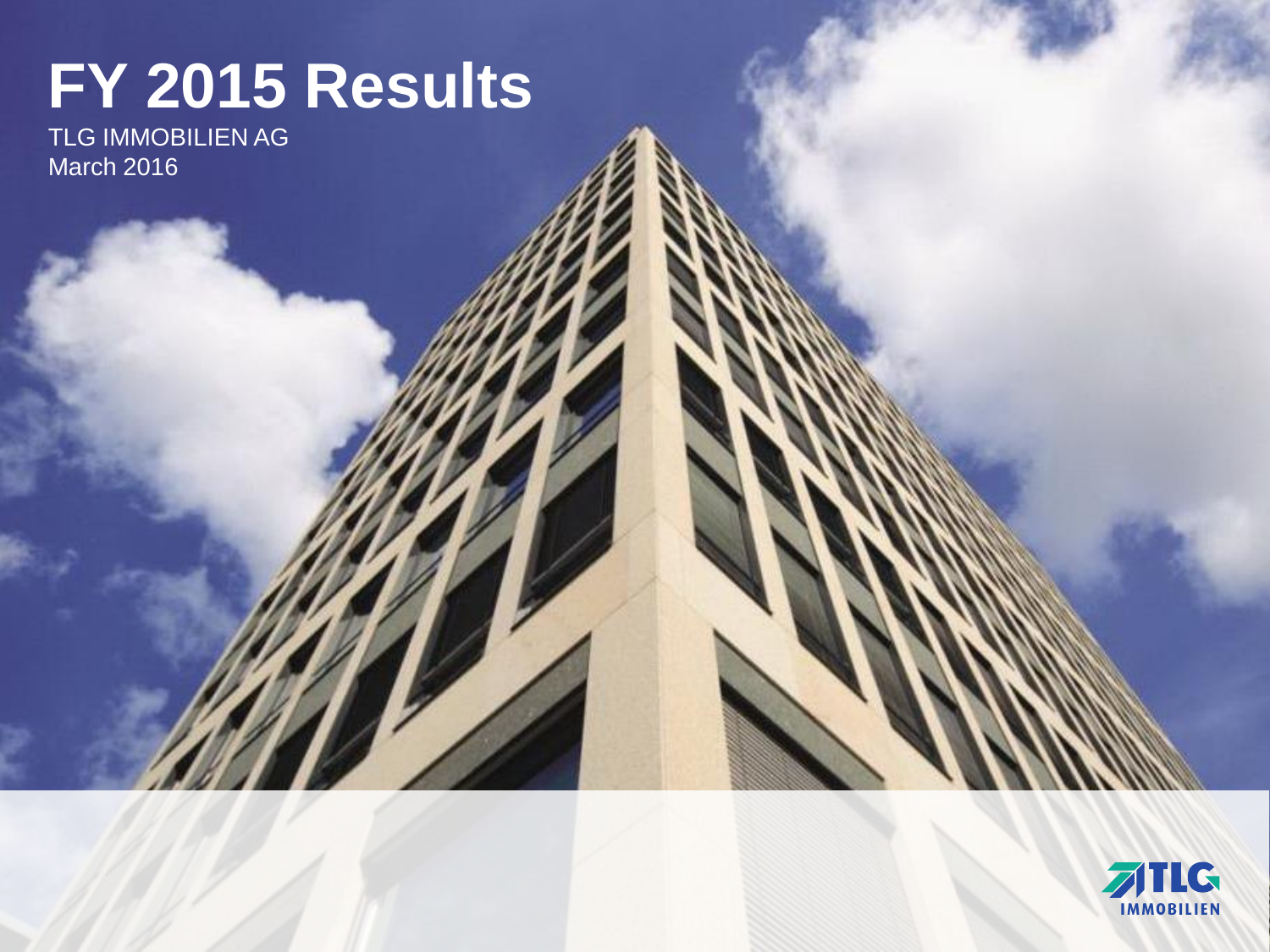



This presentation includes statements, estimates, opinions and projections with respect to anticipated future performance of TLG IMMOBILIEN ("Forward-Looking Statements") which reflect various assumptions concerning anticipated results taken from TLG IMMOBILIEN's current business plan or from public sources which have not been independently verified or assessed by TLG IMMOBILIEN and which may or may not prove to be correct. Any Forward-Looking Statements reflect current expectations based on the current business plan and various other assumptions and involve significant risks and uncertainties and should not be read as guarantees of future performance or results and will not necessarily be accurate indications of whether or not such results will be achieved. Any Forward-Looking Statements only speak as at the date this presentation. Various known and unknown risks. uncertainties and other factors could lead to material differences between the actual future results, financial situation, development or performance of TLG IMMOBILIEN and the estimates given here. These factors include those discussed in TLG IMMOBILIEN's public reports which are available on TLG IMMOBILIEN's website at www.tlg.de. It is up to the reader of this presentation to make its own assessment of the validity of any Forward-Looking Statements and other assumptions and no liability is accepted by TLG IMMOBILIEN in respect of the achievement of such Forward-Looking Statements or other assumptions.

TLG IMMOBILIEN has no obligation whatsoever to update or revise any of the information, Forward-Looking Statements or the conclusions contained herein or to reflect new events or circumstances or to correct any inaccuracies which may become apparent subsequent to the date hereof.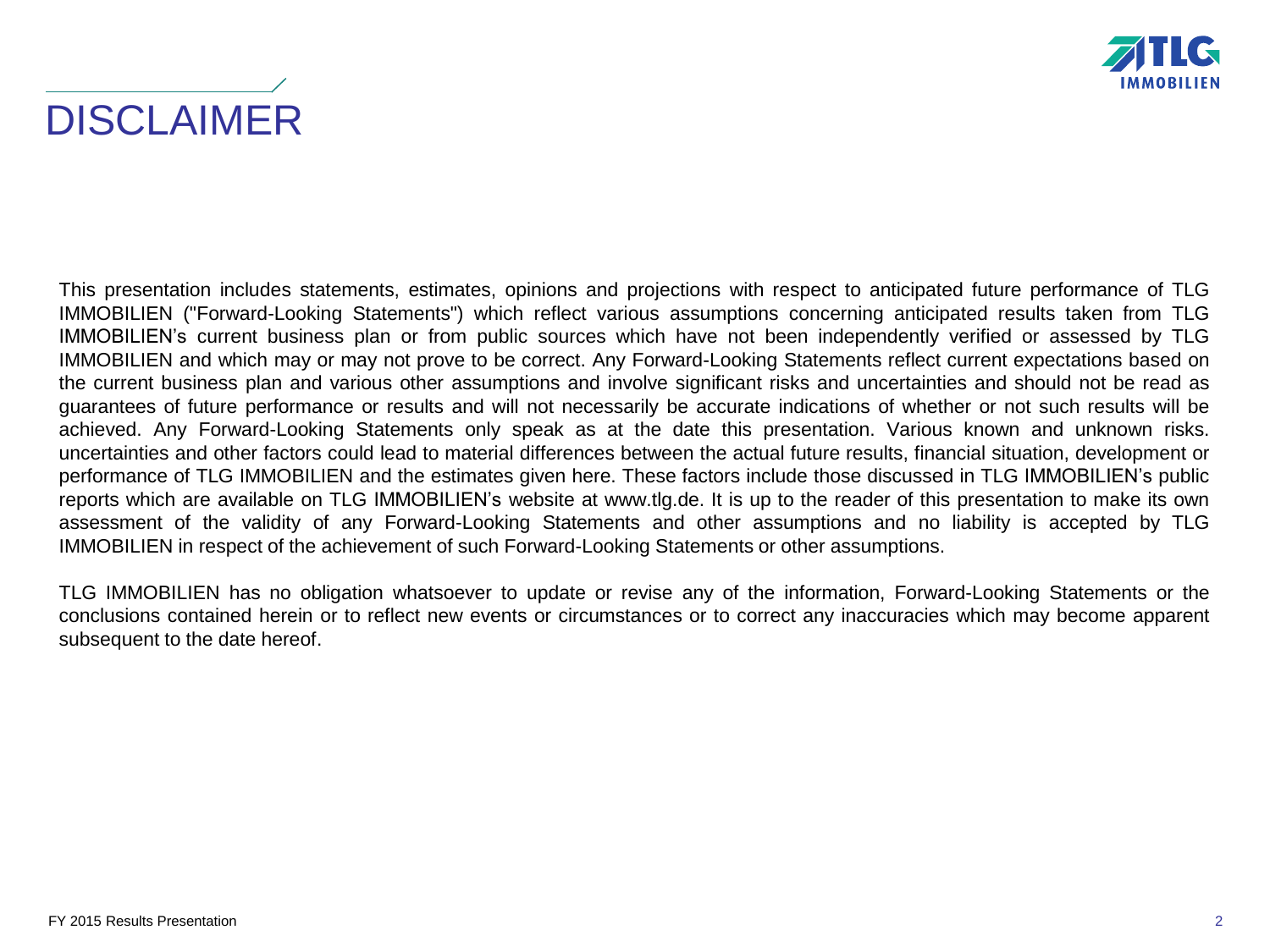

- **1 Highlights FY 2015**
- 2 Portfolio
- 3 Operations and Financials
- 4 Outlook
- 5 Appendix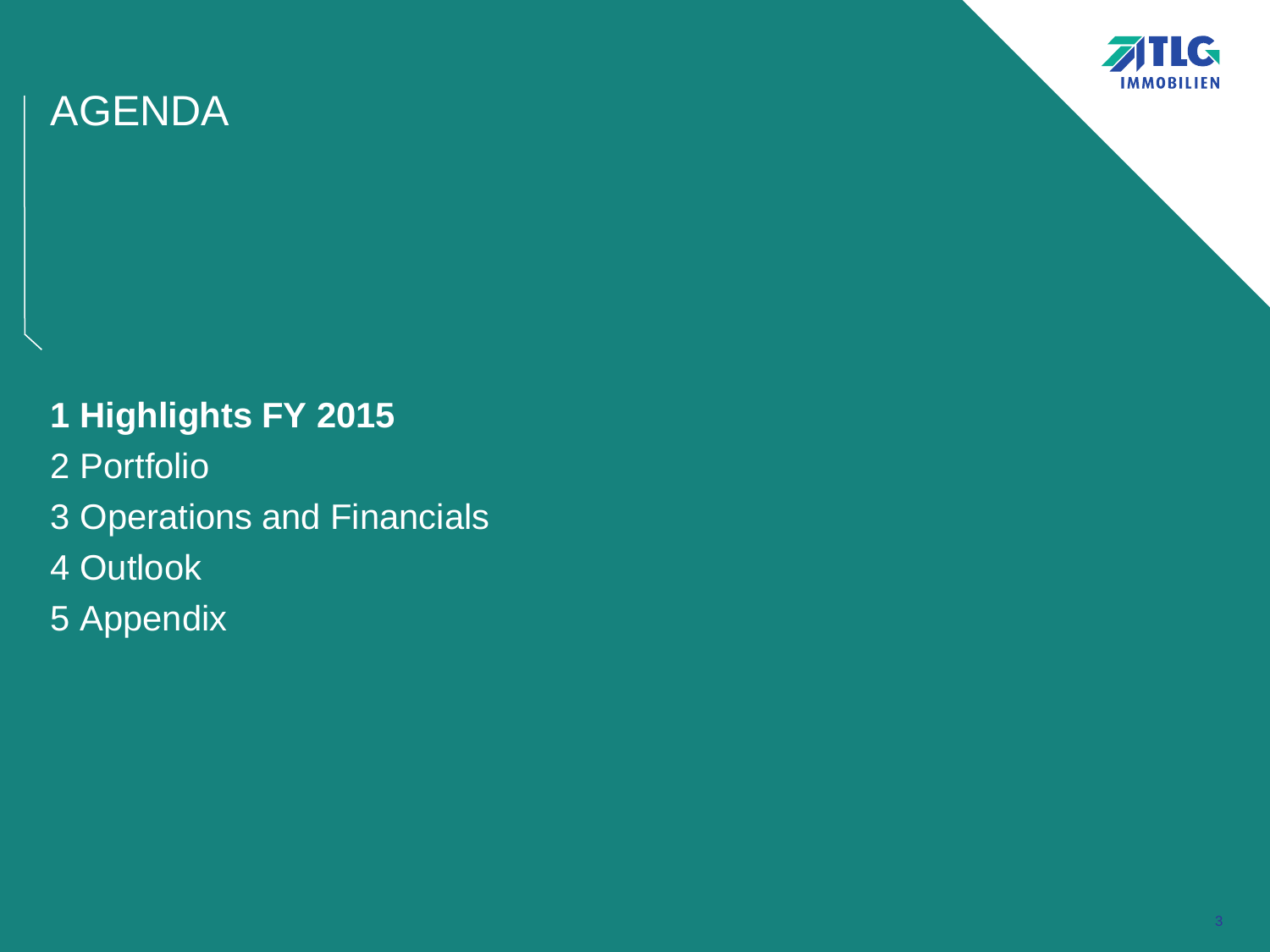

4

# KEY HIGHLIGHTS FY 2015

## **Portfolio and operations**

- **TLG IMMOBILIEN remains on the growth track,** generating 11% YoY growth in rental income to EUR 127.4m for the FY 2015 and "run-rate" rental income of EUR 131.4m as of year-end
- Driven by effects of portfolio growth and improved cost structure, **FFO** shows **increase of 22% YoY from EUR 52.4m to EUR 64.0m in 2015**
- Dynamic commercial markets in TLG IMMOBILIEN's key locations enable rent renewals and vacancy reduction from incremental leases at favorable conditions

## **Balance sheet**

- **Full-year increase in EPRA NAV/s by 16%** to EUR 17.37, influenced by strong net operating income and value uplift
- Low leverage structure with **Net LTV of 33.6%**
- Continuously operating with **marginal cost of debt** of below 2%

## **Growth**

- TLG IMMOBILIEN continues successful **growth path with total (signed) acquisitions of EUR 256.7m in 2015**; thereof EUR 143.9m closed and reflected on the balance sheet as per 31 December 2015
- Accelerated disposal of Non-core assets with **profit of 19% over book values** in 2015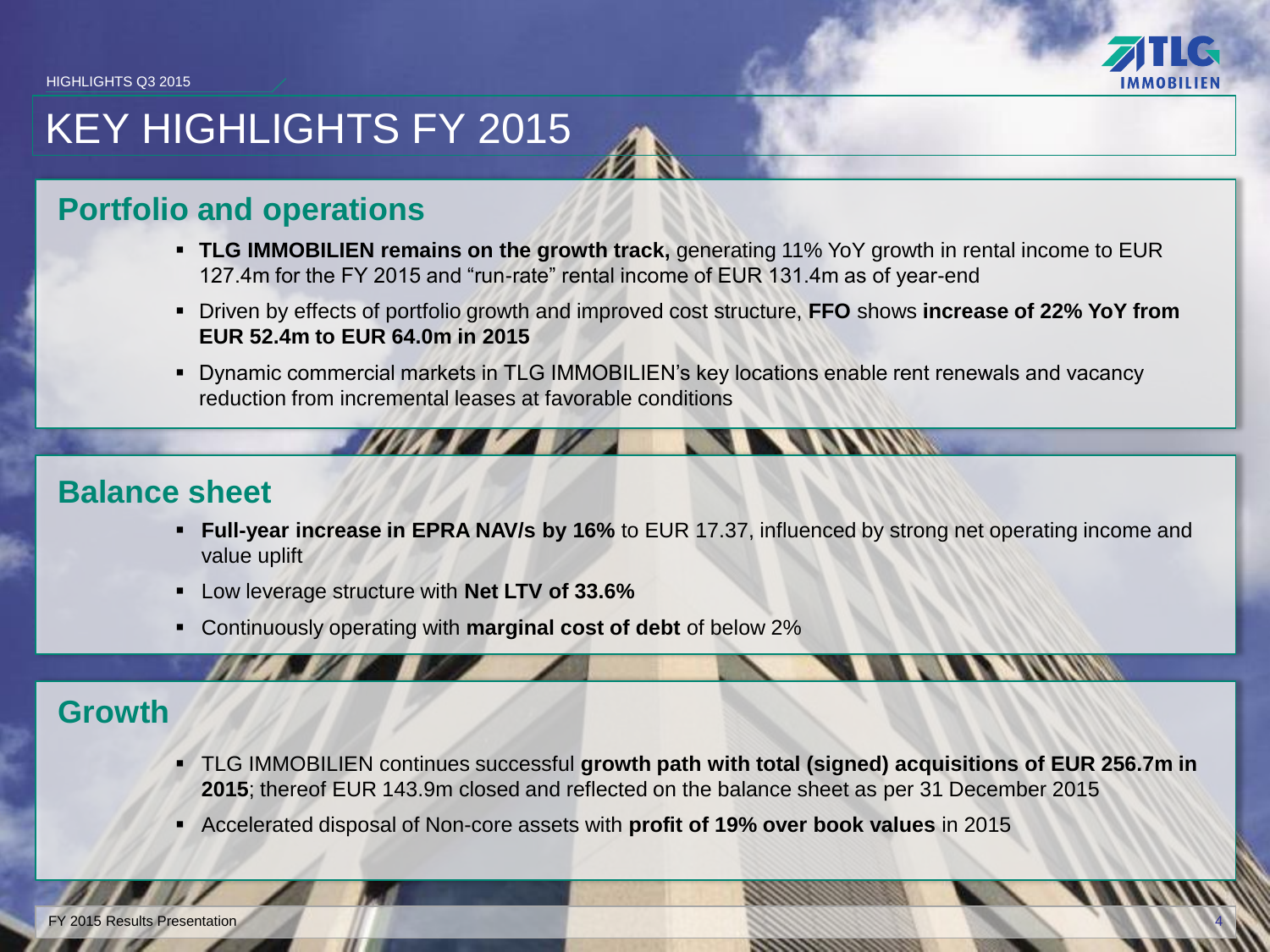

1 Highlights FY 2015 **2 Portfolio** 3 Operations and Financials 4 Outlook 5 Appendix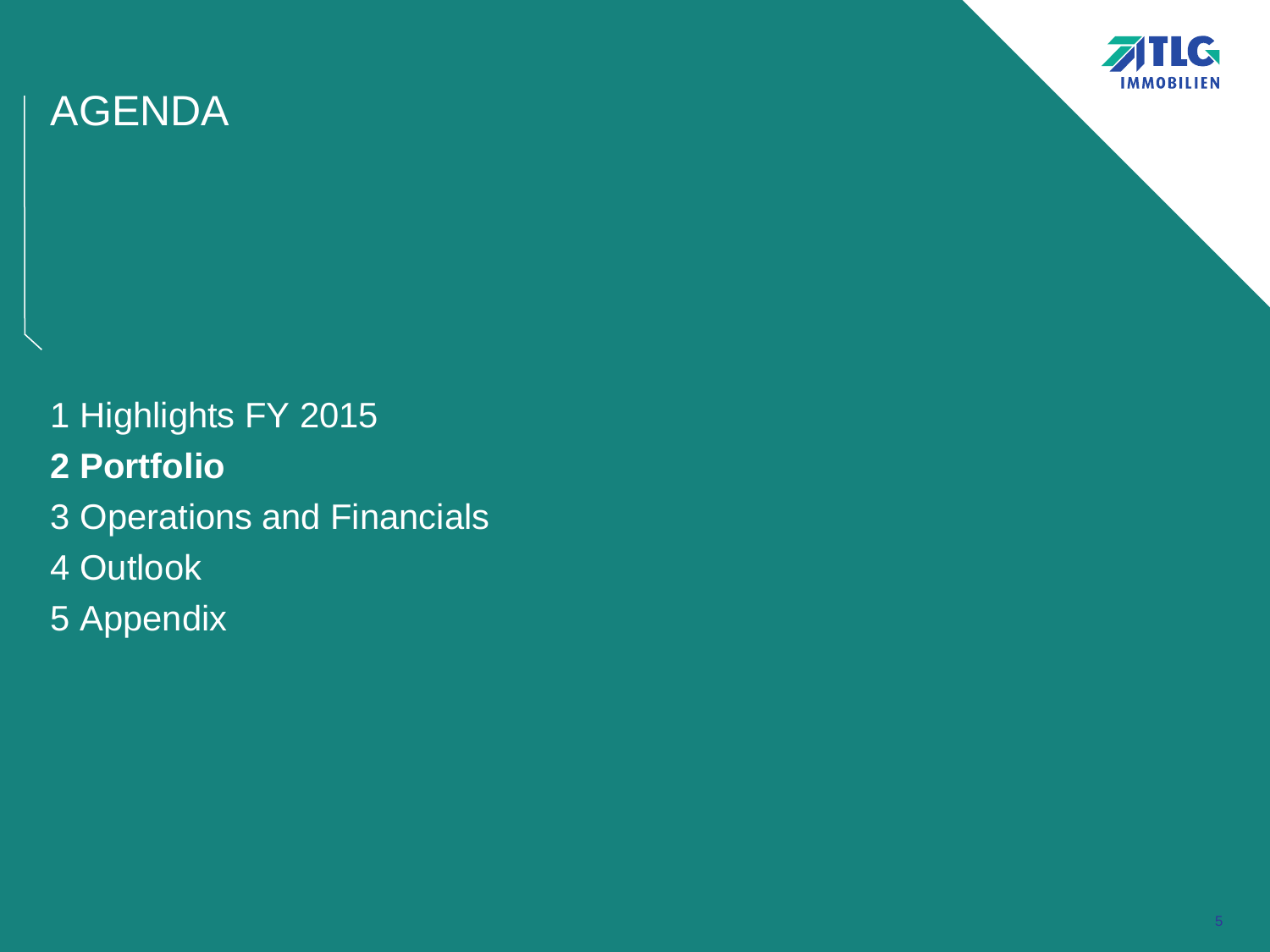

# SIGNIFICANT PORTFOLIO GROWTH IN FY 2015

## **TLG IMMOBILIEN portfolio as of 31 December 2015**



*Office Leipzig*



*Retail Berlin*



*Hotel Dresden*

FY 2015 Results Presentation

|                                                 |       | Office Retail | Hotel | Core<br>portfolio | Non-core<br>portfolio | <b>Total</b><br>31 Dec 15 | <b>Total</b><br>31 Dec 14 | <b>Change</b> |
|-------------------------------------------------|-------|---------------|-------|-------------------|-----------------------|---------------------------|---------------------------|---------------|
| IFRS portfolio value (EUR m)                    | 607.0 | 873.4         | 207.6 | 1,687.9           | 77.9                  | 1,765.8                   | 1,526.0                   | $+15.7%$      |
| <b>Properties (number)</b>                      | 49    | 278           | 5     | 332               | 86                    | 418                       | 460                       | -42 units     |
| Annualised in-place rent (EUR m) <sup>(1)</sup> | 42.2  | 68.4          | 12.7  | 123.4             | 8.0                   | 131.4                     | 118.9                     | $+10.5%$      |
| In-place rental yield $(\%)^{(2)}$              | 7.0   | 7.8           | 5.9   | 7.3               | 10.2                  | 7.4                       | 7.8                       | $-0.4p.p.$    |
| <b>EPRA Vacancy Rate (%)</b>                    | 5.6   | 1.4           | 1.0   | 2.9               | 17.3                  | 3.7                       | 3.9                       | $-0.2p.p.$    |
| <b>WALT</b> (years)                             | 5.1   | 5.9           | 15.2  | 6.6               | 5.6                   | 6.5                       | 7.4                       | $-0.9$ yrs    |
| Average rent (EUR/sqm)                          | 9.57  | 9.75          | 14.16 | 10.01             | 4.19                  | 9.23                      | 8.38                      | $+10.1%$      |

**Annualised in-place rent development** 

**IFRS portfolio value development** 



*(1) Without net rent of (TLG IMMOBILIEN) owner-occupied properties which amounts to EUR 0.9m*

*(2) Rental yield = Annualised in-place rent including (TLG IMMOBILIEN) owner-occupied properties / Market values*

68.4

FY 2015

FY 2014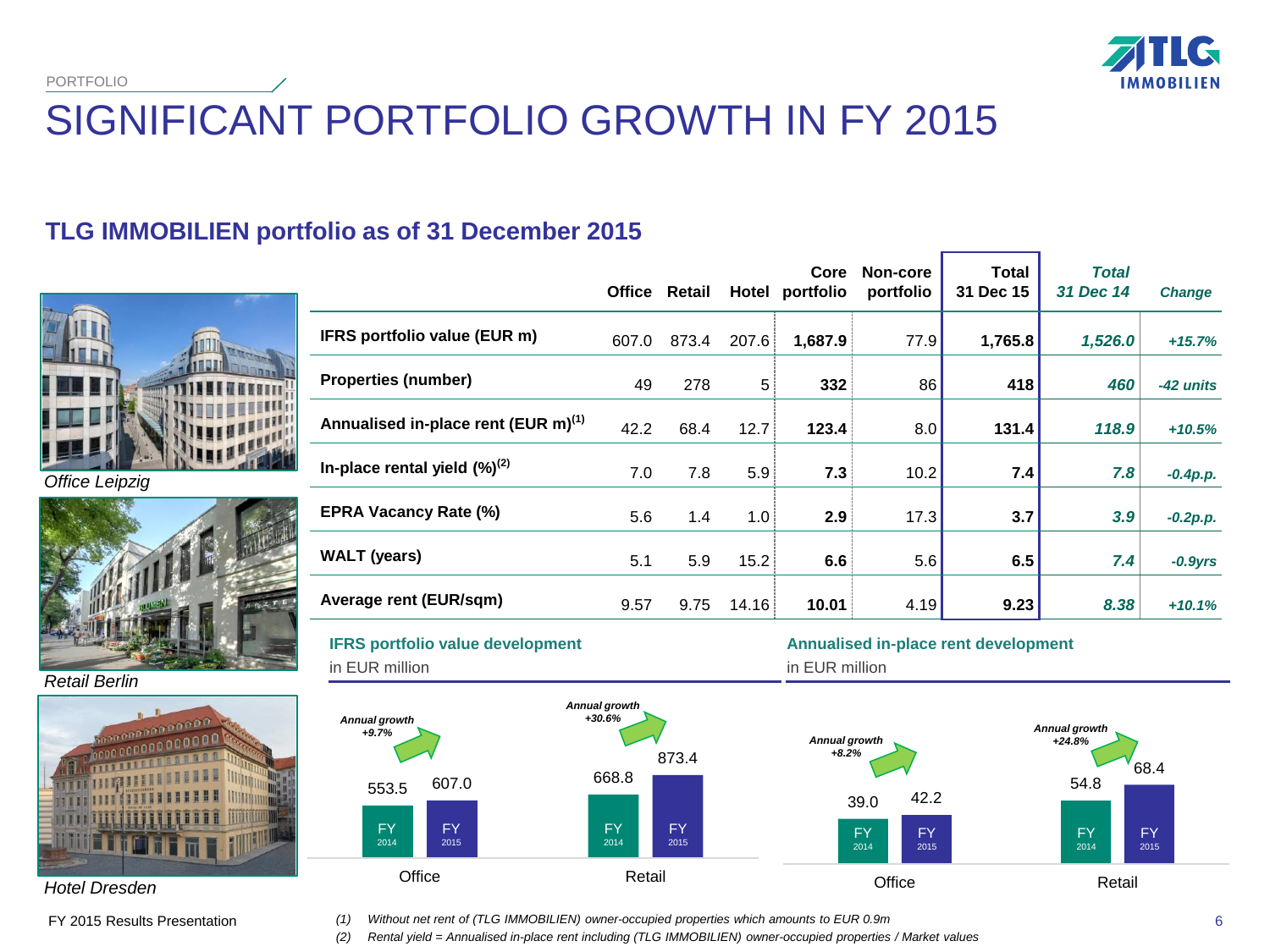

## STABLE DEVELOPMENT OF KEY METRICS PORTFOLIO

## **FY 2015 Y-on-Y metrics within Core portfolio show positive like-for-like development and impact of acquired properties**

### **Annualised in-place rent**

in EUR million





## **WALT**



*Like-for-like development*

## **EPRA Vacancy Rate**



*Like-for-like development*

FY 2015 Results Presentation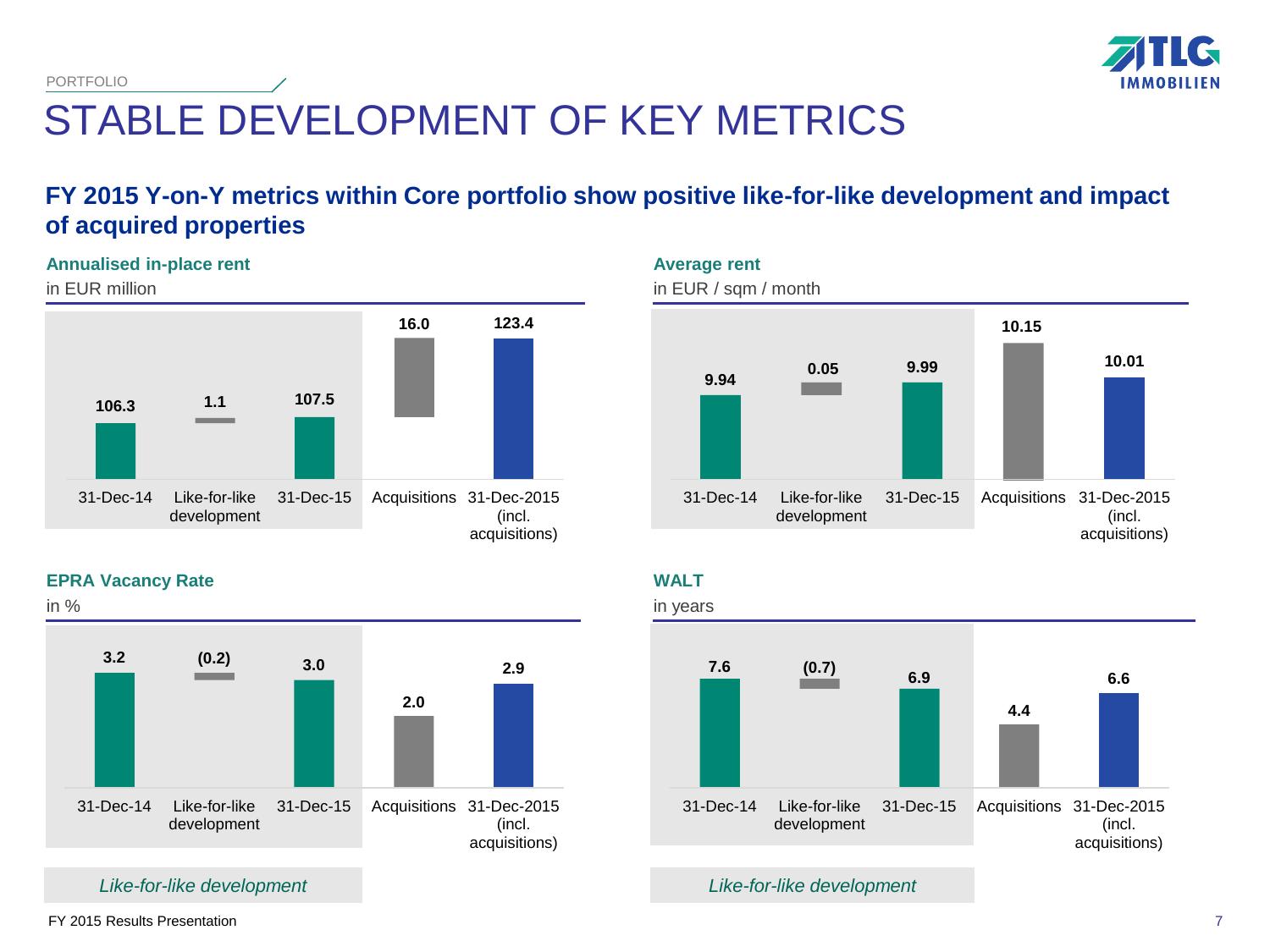

# CASE STUDY – LETTING ACTIVITIES ON SELF-USED OFFICE SPACE

## **Value creation resulting from repeated enhancement of corporate efficiency**



Further improvement in operating performance through reduction of self-used office space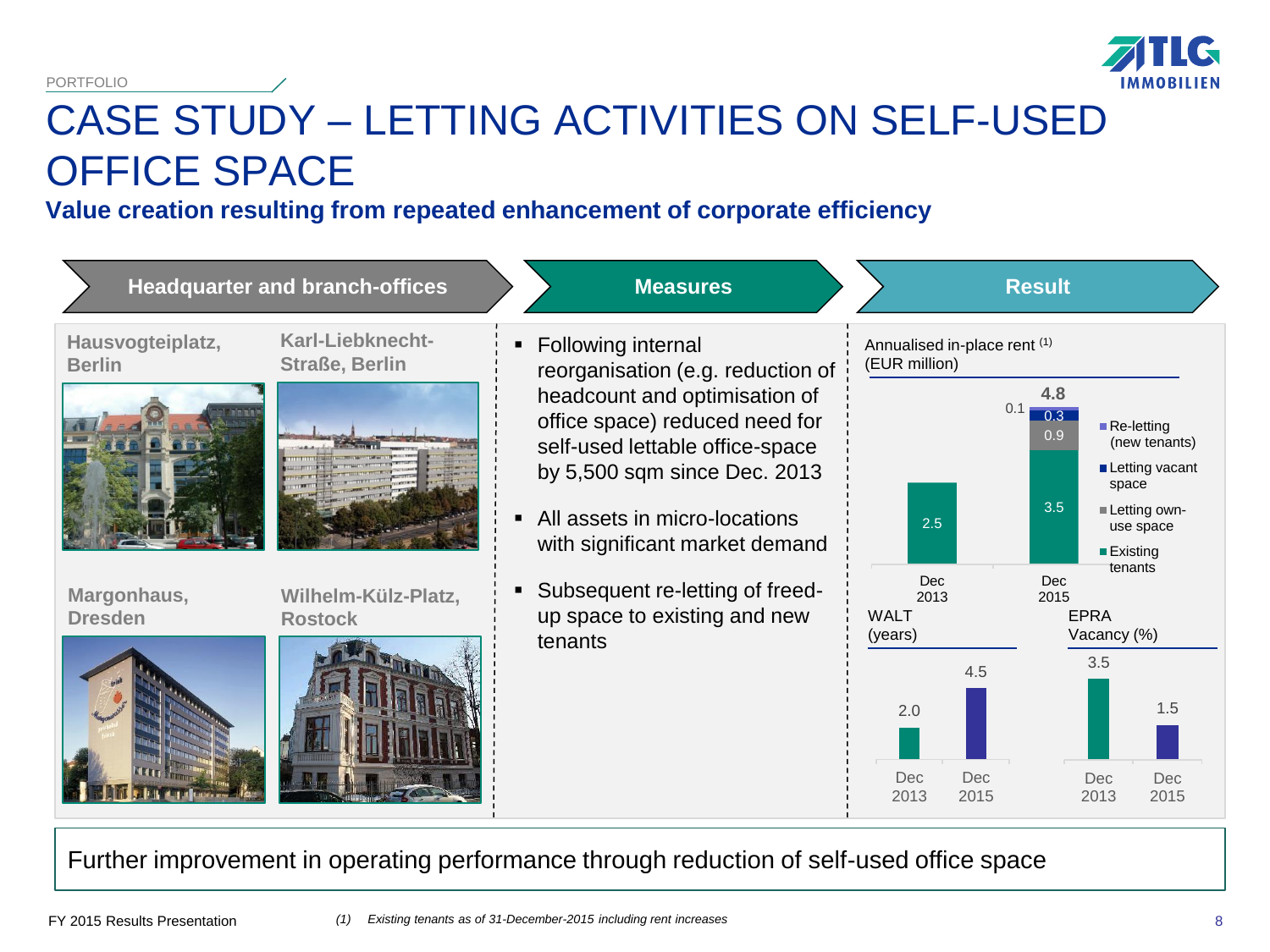

# UPDATE ON RECENT ACQUISITIONS

## **Further attractive additions to Office- and Hotel-Portfolio**

- Office and hotel in close proximity to cities high-street and main station
- Transaction status: Signed and closed



### **Key metrics**

| <b>Total investment</b>  | EUR 28.2m                    |
|--------------------------|------------------------------|
| Annualised in-place rent | EUR 1.7m                     |
| In-place rental yield    | 5.9%                         |
| WAI T                    | 9.4 years                    |
| <b>EPRA Vacancy Rate</b> | 5.4%                         |
| Top tenants              | InterCityHotels,<br>Itaricon |

- Acquisition of 8 properties (7 offices and 1 hotel)
- Transaction status: Signed/closing expected April 2016

### Examples:



Berlin (2xOffice) Leipzig (Hotel)

### **Key metrics**

| <b>Total investment</b>  | EUR 84.6m                    |
|--------------------------|------------------------------|
| Annualised in-place rent | EUR 5.6m                     |
| In-place rental vield    | ჩ.ჩ%                         |
| WALT                     | 5.8 years                    |
| <b>EPRA Vacancy Rate</b> | 12.5%                        |
| Top tenants              | BlmA, gsub,<br>DAK. Marriott |

### **Dresden, Wiener Platz Portfolio 'Blue Five' Leipzig, Technisches Rathaus**

- **Fully let office building**
- **Transaction status: Signed/closing** expected November 2016



### **Key metrics**

| Total investment         | EUR 57.2m               |
|--------------------------|-------------------------|
| Annualised in-place rent | EUR 3.3m                |
| In-place rental yield    | 5.8%                    |
| WAI T                    | 9.5 years               |
| <b>EPRA Vacancy Rate</b> | 0.1%                    |
| Top tenants              | Community of<br>Leipzig |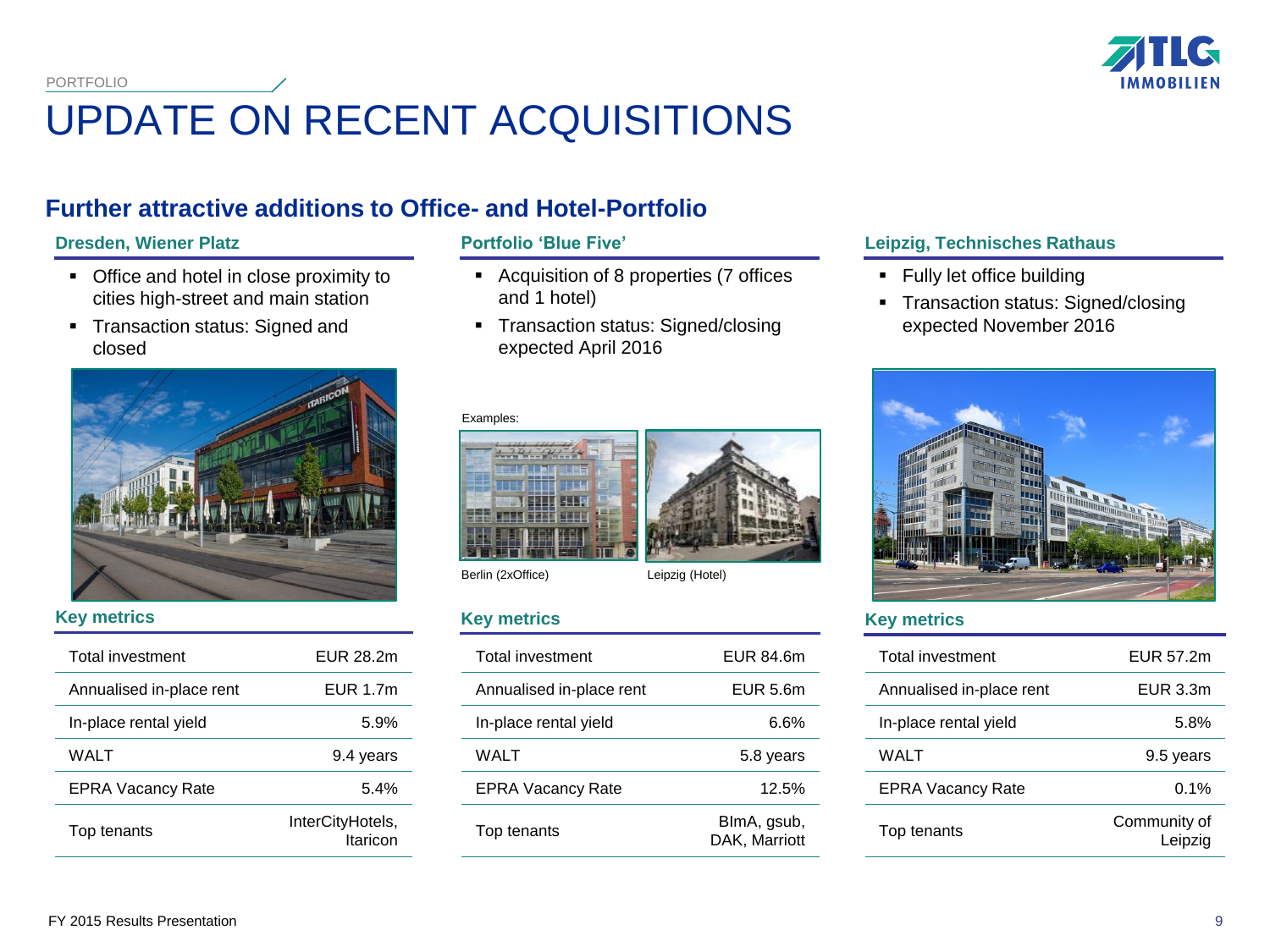

# UPDATE OF NON-CORE PORTFOLIO

## **Further sales of Non-core portfolio significantly above book value**

**Non-core portfolio reduction between 2013 and 2015** IFRS portfolio value in EUR million



- Accelerated Non-core sales activity, driven by attractive market conditions
- Successful signing for three business parks in 2015 goes along with further reduction of staff
- Total sales volume of EUR 57.3m repeatedly led to attractive disposal margin (+19%)

**Remaining Non-core portfolio as of 31 December 2015** IFRS portfolio value in EUR million



- **TLG IMMOBILIEN successfully further reduced its Non-core portfolio in 2015.**
- No pressure for short-term sale of performing Non-core assets and land reserves with a total value of EUR 53m (corresponds to 85% of Non-core portfolio).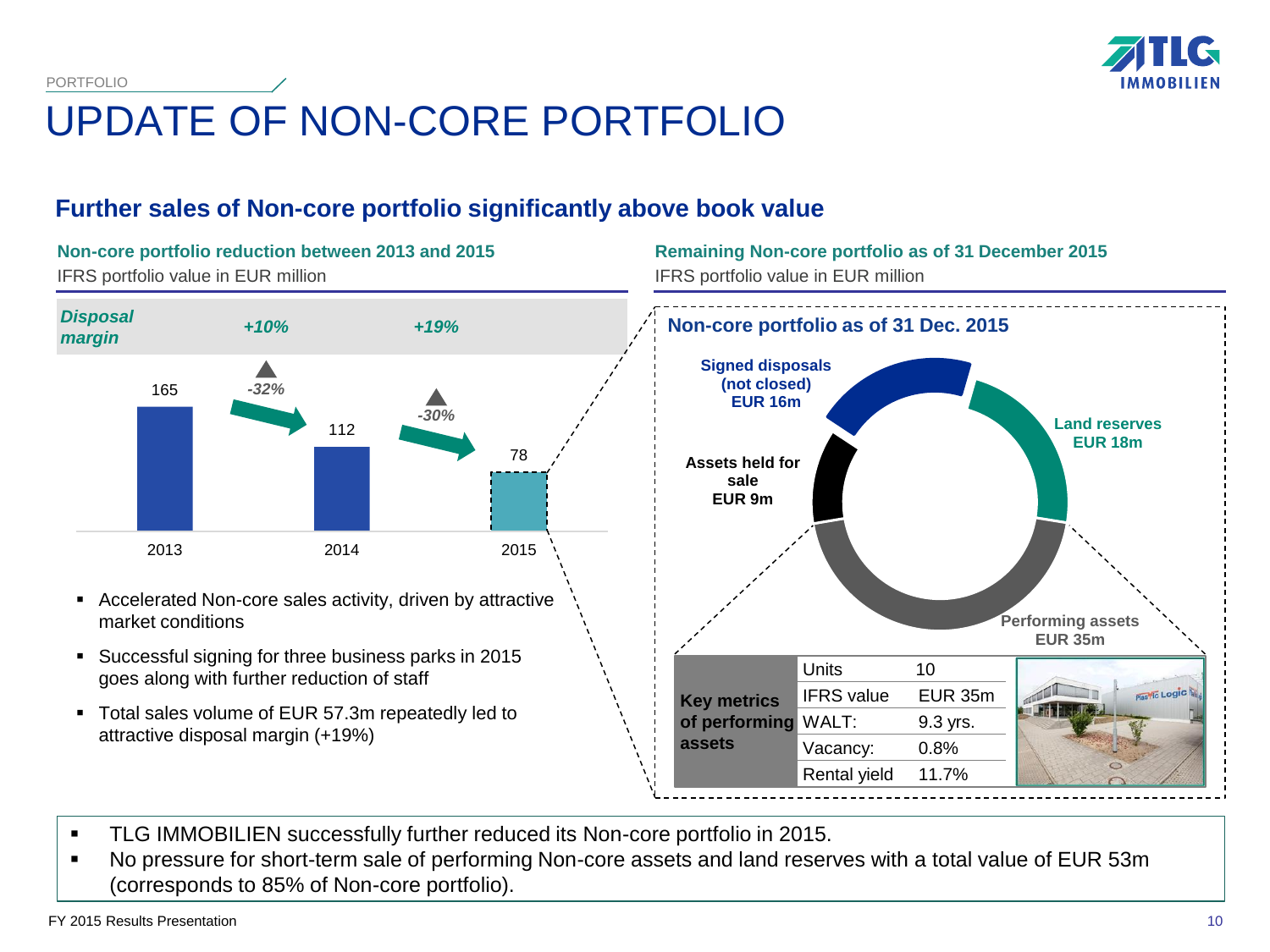

# IFRS PORTFOLIO VALUE INCREASE BY 16% IN 2015

### **IFRS portfolio value reconciliation**

in EUR million

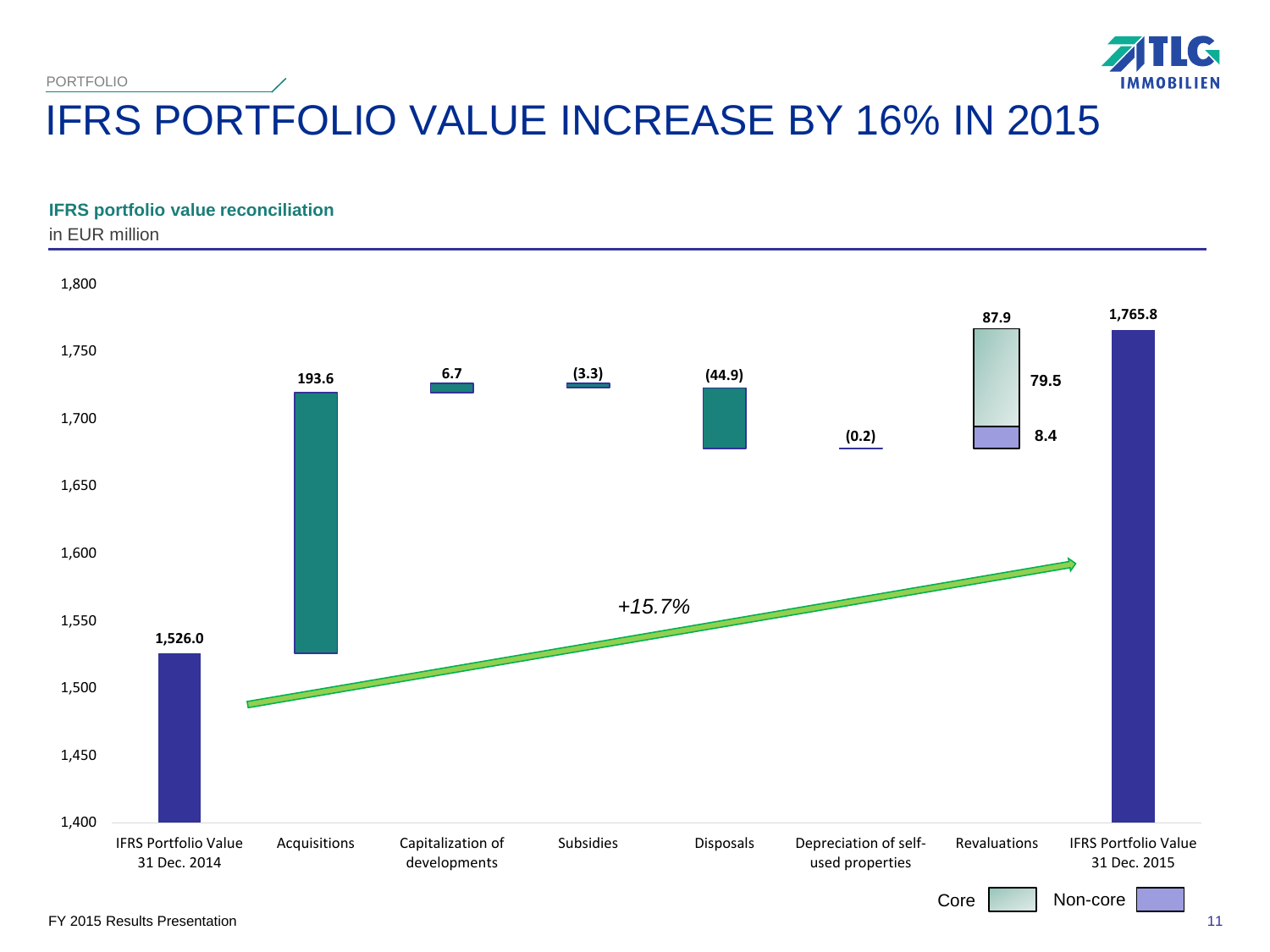

- 1 Highlights FY 2015 2 Portfolio **3 Operations and Financials** 4 Outlook
- 5 Appendix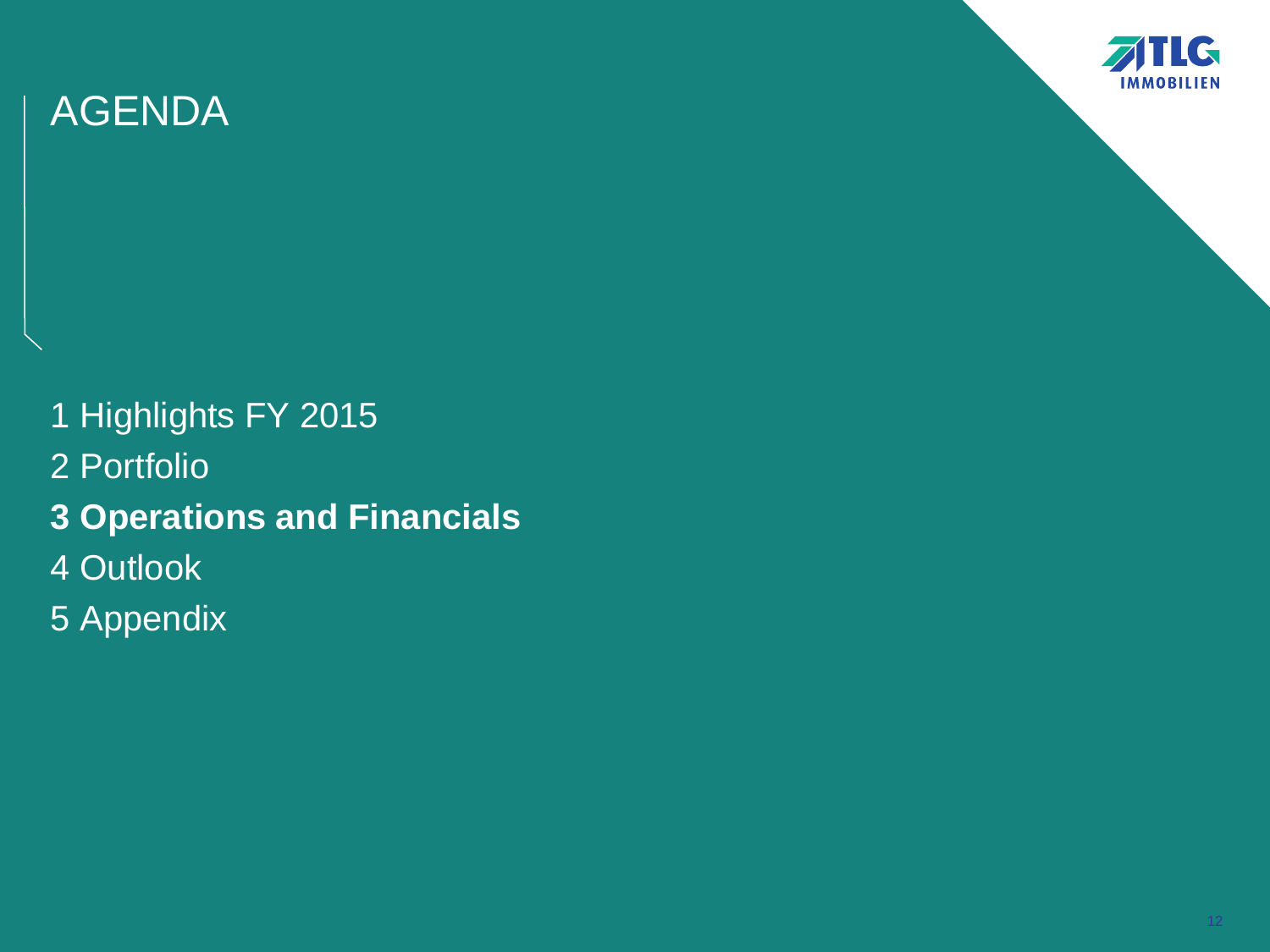

## STRONG IMPROVEMENT IN BOTH EPRA NAV/s AND FFO/s ACHIEVED

**Key metrics**

in EUR million

|                       | <b>FY 2015</b> | <b>FY 2014</b> | <b>Comparison</b> |
|-----------------------|----------------|----------------|-------------------|
| <b>Rental income</b>  | 127.4          | 114.8          | $+11.0%$          |
| <b>NOI</b>            | 112.4          | 100.3          | $+12.1%$          |
| <b>FFO</b>            | 64.0           | 52.4           | $+22.1%$          |
| FFO/s (EUR)           | 1.03           | 0.97           | $+6.2%$           |
| In-place rental yield | 7.4%           | 7.8%           | $-0.4p.p.$        |

|                             | <b>Dec 2015</b> | <b>Dec 2014</b> | <b>Comparison</b> |
|-----------------------------|-----------------|-----------------|-------------------|
| <b>IFRS portfolio value</b> | 1,765.8         | 1,526.0         | $+15.7%$          |
| <b>EPRA NAV/s (EUR)</b>     | 17.37           | 14.91           | $+16.5%$          |
| <b>Net LTV</b>              | 33.6%           | 40.3%           | $-6.7p.p.$        |



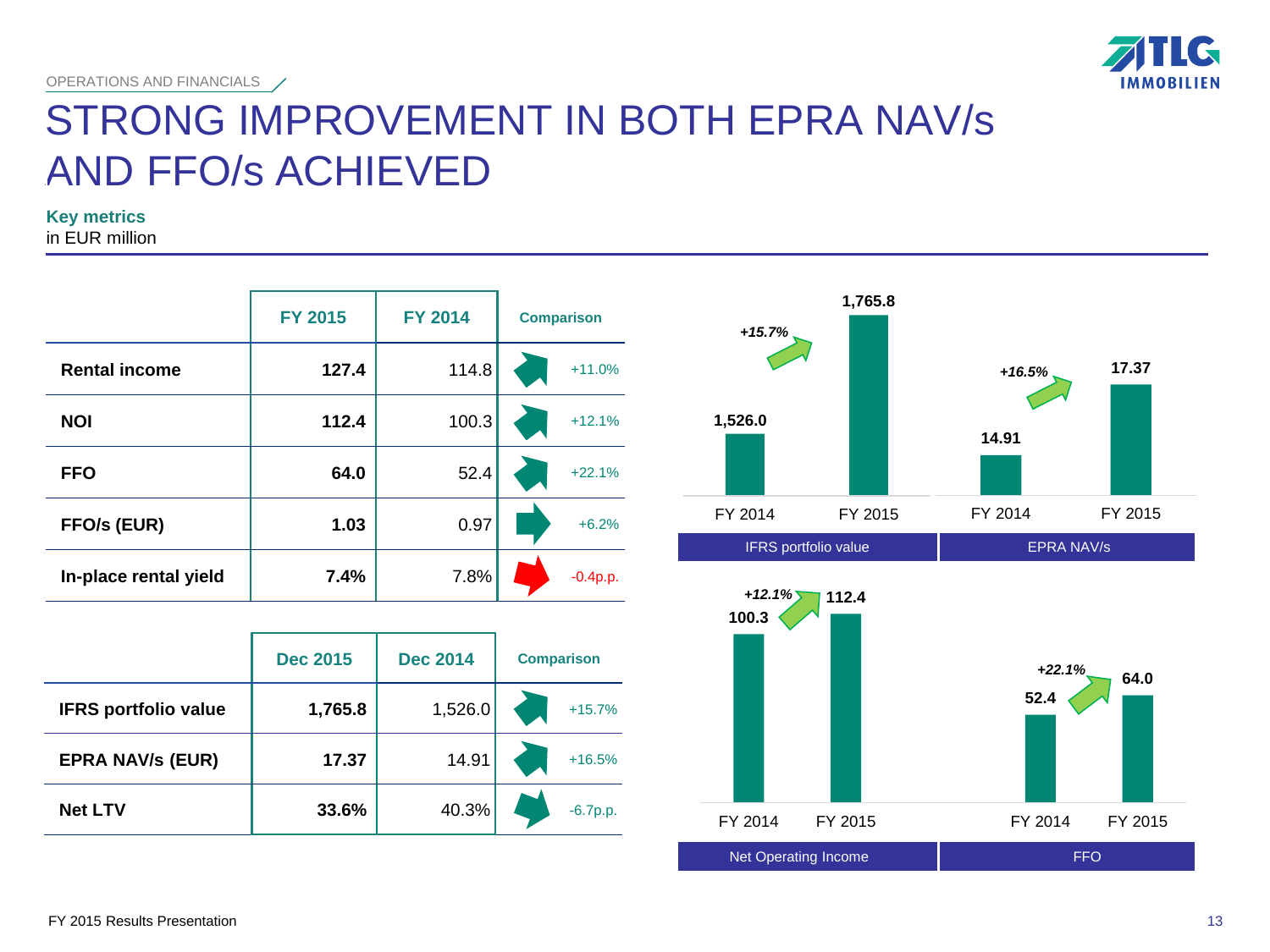# **IMMOBILIEN**

# SIGNIFICANT EARNINGS INCREASE IN FY 2015

### **Income Statement Comments**

| in EUR million                                       |                         | <b>FY 2015</b> | FY 2014 |
|------------------------------------------------------|-------------------------|----------------|---------|
| <b>Rental income</b>                                 |                         | 127.4          | 114.8   |
| Net operating income from letting activities         | $\overline{1}$          | 112.4          | 100.3   |
| Result from the remeasurement of investment property | $\mathbf{2}$            | 87.9           | 52.7    |
| Results from the disposals of investment property    |                         | 8.0            | 3.3     |
| Results from the disposals of real estate inventory  |                         | 0.8            | 7.3     |
| Other operating income                               | $\overline{\mathbf{3}}$ | 5.8            | 16.8    |
| Personnel expenses                                   | $\overline{\mathbf{4}}$ | (12.8)         | (17.4)  |
| Depreciation                                         |                         | (0.8)          | (1.2)   |
| Other operating expenses                             | 5                       | (7.8)          | (15.7)  |
| Earnings before interest and taxes (EBIT)            |                         | 193.4          | 146.1   |
| Net interest                                         | 6                       | (23.4)         | (23.7)  |
| Other financial result                               |                         | (0.9)          | (2.1)   |
| Earnings before taxes (EBT)                          |                         | 169.2          | 120.3   |
| Income taxes                                         |                         | (38.3)         | (31.6)  |
| <b>Net income</b>                                    |                         | 130.9          | 88.7    |
| Other comprehensive income (OCI)                     |                         | 1.7            | (11.8)  |
| <b>Total comprehensive income</b>                    |                         | 132.6          | 76.9    |

- 1 Increase of 12.1% in NOI from letting activities mainly related to the acquisition of new properties
- Positive remeasurement due to favorable **2** market conditions, further improved low EPRA Vacancy Rate and long WALT
- FY 2015 mainly includes EUR 1.3m **3** reversal of bad debt allowances, EUR 1.6m insurance gains.

Figure also includes result from the disposal of TLG Gewerbepark Grimma GmbH of EUR 0.6m

- Decrease in personnel expenses impacted by successful restructuring (please, see p.20 for details) **4**
- Decrease mainly due to IPO expenses in **5** 2014 and reduced impairment on receivables
- Relative decrease of interest costs despite further increase of liabilities to financial institutions **6**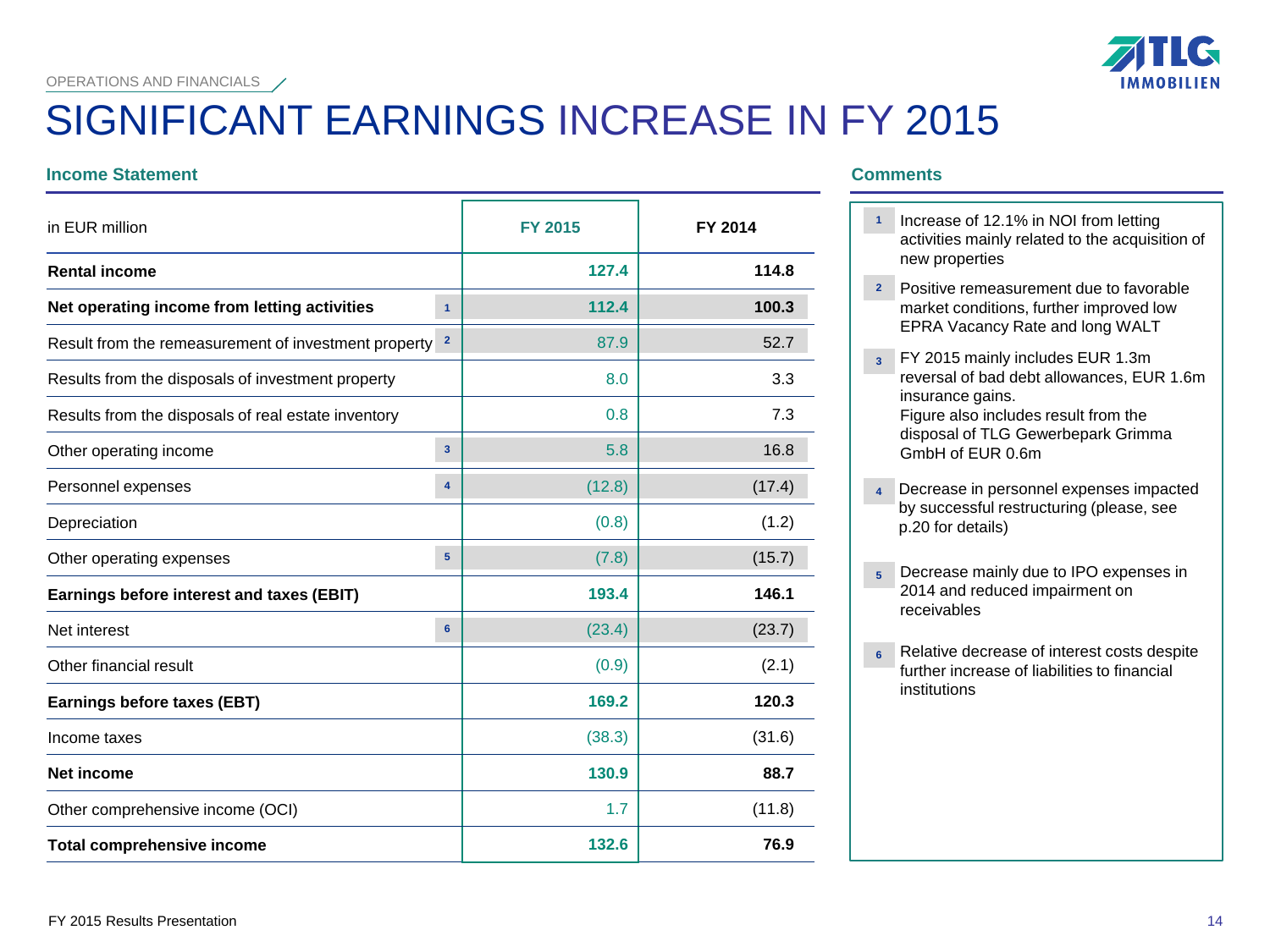## STRONG BALANCE SHEET AS PLATFORM FOR GROWTH

### **Balance Sheet Comments**

| in EUR million          |                                                  | 31 Dec 2014 |  |
|-------------------------|--------------------------------------------------|-------------|--|
|                         | 1,776.8                                          | 1,525.2     |  |
| $\overline{1}$          | 1,753.7                                          | 1,495.5     |  |
| $\overline{2}$          | 9.8                                              | 14.1        |  |
|                         | 13.3                                             | 12.6        |  |
|                         |                                                  | 3.0         |  |
|                         | 222.6                                            | 212.8       |  |
|                         | 1.1                                              | 1.5         |  |
|                         | 21.9                                             | 36.7        |  |
| $\overline{\mathbf{3}}$ | 183.7                                            | 152.6       |  |
|                         | 15.9                                             | 22.0        |  |
|                         | 1,999.5                                          | 1,738.0     |  |
|                         |                                                  |             |  |
| $\overline{\mathbf{4}}$ | 967.9                                            | 748.0       |  |
|                         | 1,031.6                                          | 990.0       |  |
|                         | 957.8                                            | 909.1       |  |
| 5                       | 746.7                                            | 731.1       |  |
|                         | 25.2                                             | 27.6        |  |
| $6\phantom{a}$          | 185.9                                            | 150.5       |  |
|                         | 73.8                                             | 80.9        |  |
| 5                       | 36.0                                             | 39.3        |  |
|                         | 6.4                                              | 9.6         |  |
|                         | 2.4                                              | 5.7         |  |
|                         | 14.9                                             | 13.9        |  |
|                         | 14.0                                             | 12.4        |  |
|                         | 1,999.5                                          | 1,738.0     |  |
|                         | Investment property (including advance payments) | 31 Dec 2015 |  |

- Change in investment property in FY 2015 mainly driven by acquisitions (EUR 193.6m) and fair value adjustments (EUR 87.9m) **1**
- <sup>2</sup> In 2015 reduction in self-used office space, affected buildings now shown as investment property
- Increase in cash and cash equivalents by 20.4% due to capital increase (c. EUR 100m) in November 2015 **3**
- Increase in equity by 29.4% (ratio 48.4%) mainly driven by net income and capital increase in November 2015 **4**
- Y-on-Y slight increase in financing volume as a result of new acquisition-based financing **5**
- Increase in deferred tax liabilities mainly driven by the result from the remeasurement of investment property and tax depreciation **6**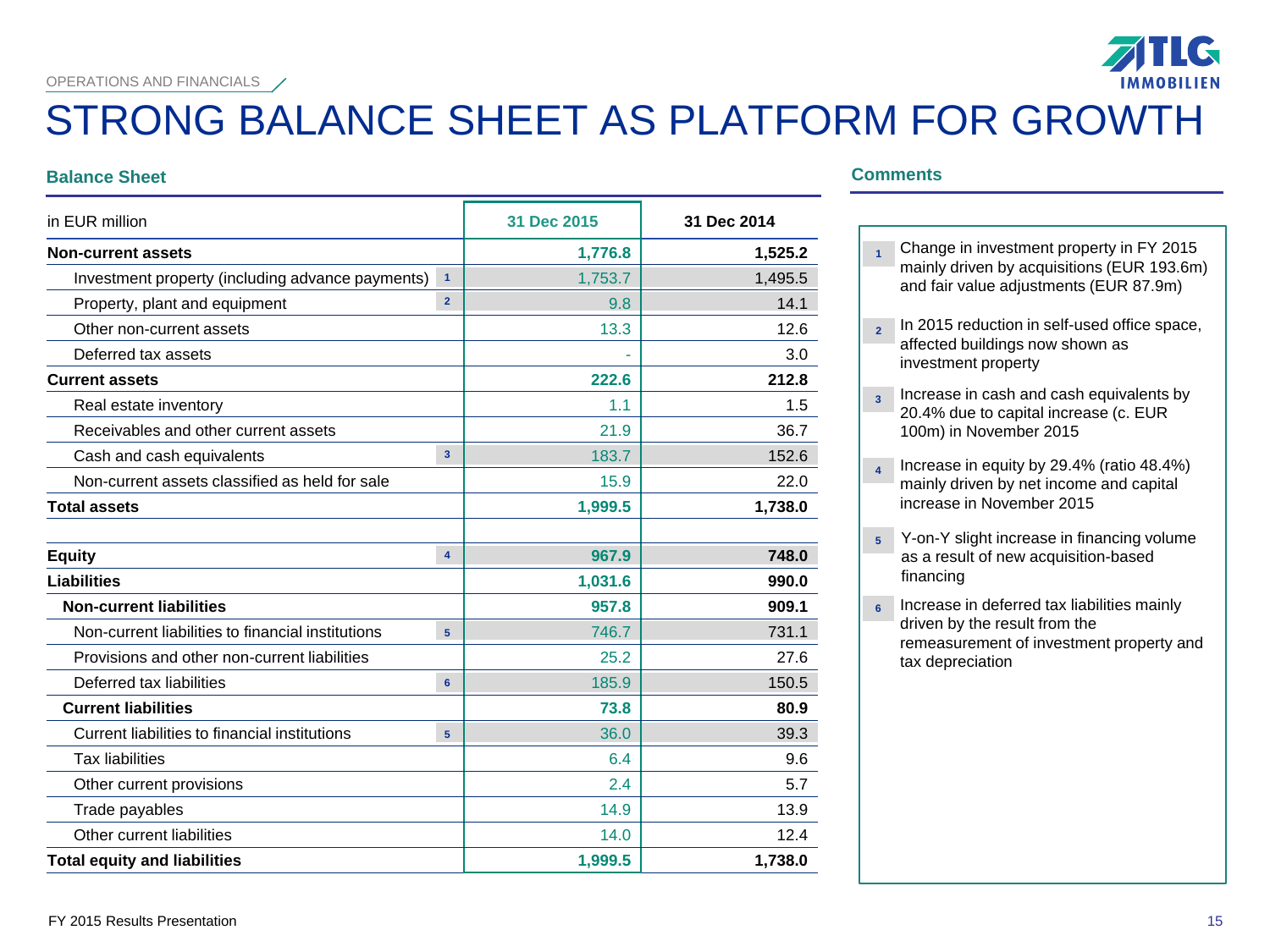

### **FFO Reconciliation FY 2015 / FY 2014**

in EUR million



 $\mathbf{G}$ 

**IMMOBILIEN**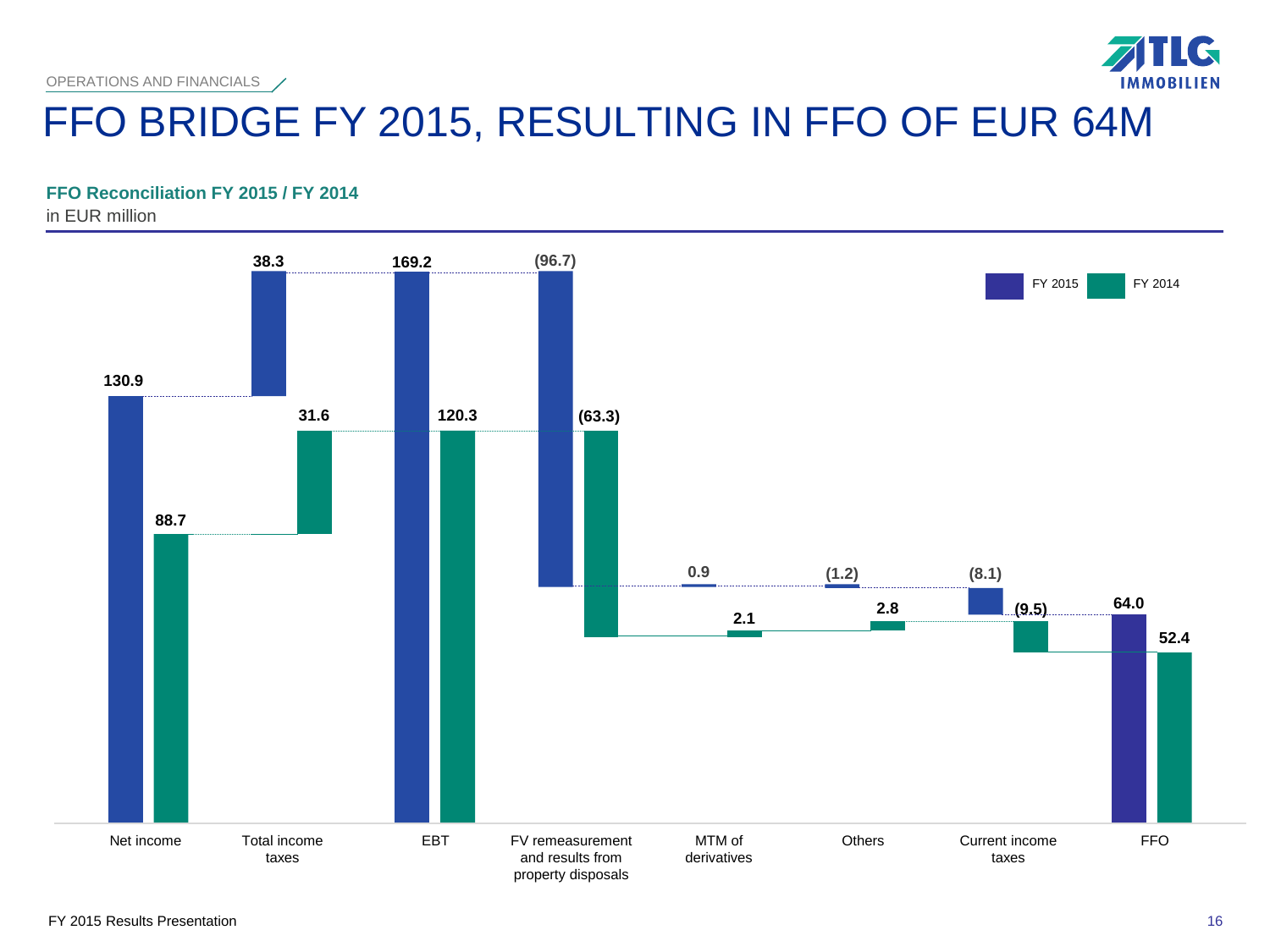

# EPRA NAV GROWTH DRIVING NAV/S TO EUR 17.37

### **EPRA NAV FY 2015 reconciliation**

in EUR million



### **Comments**

 Since Q4 2014 **strong increase in EPRA NAV per share by 16%** from EUR 14.91 to EUR 17.37 (despite increase in number of shares)

 Growth in EPRA NAV driven by **capital increase, positive remeasurement of investment properties and strong profit generation**

### **Quarterly development of EPRA NAV**

in EUR million



*(1) Adjusted for non-controlling interests*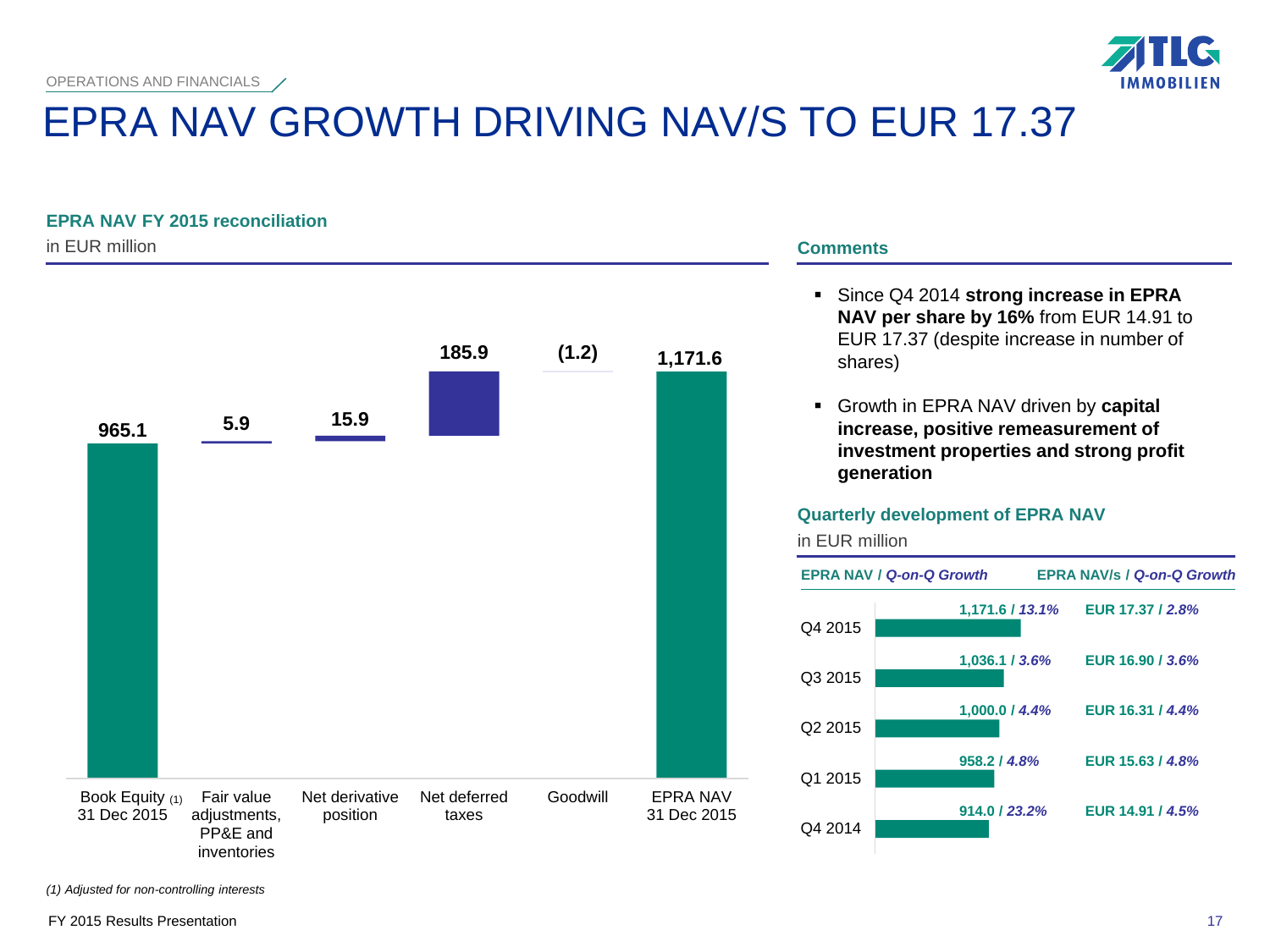

# FOCUS ON FUNDAMENTAL VALUE CREATION IN 2015

## **EPRA NAV and dividend per share Q-on-Q development (EUR/s)**



### **TLG IMMOBILIEN share performance in 2015**



 *Aggregate shareholder value growth of EUR 2.71 per share generated in 2015*

 *Equal to 18%(1) total return based on EPRA NAV/s at the beginning of 2015*

*(1) Shareholder value growth of EUR 2.71 per share (EPRA NAV per share growth of EUR 2.46 plus dividend per share of EUR 0.25) divided by EPRA NAV per share of EUR 14.91 as of 31 Dec 2014*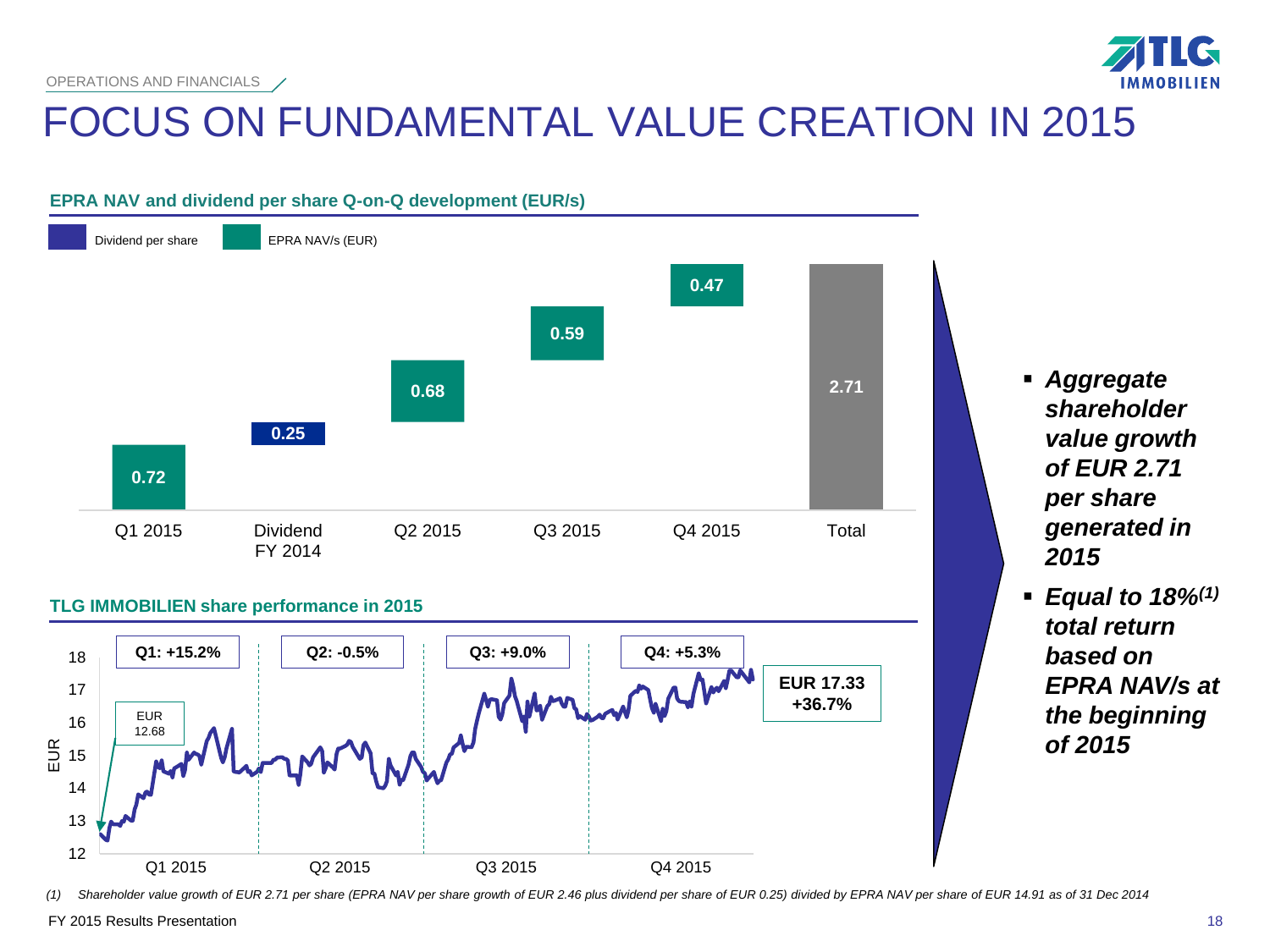

## PORTFOLIO CLEAN-UP DRIVES EFFICIENCY OPERATIONS AND FINANCIALS /

### **Personnel expenses**

in EUR million



*(1) Excluding externally compensated LTIP related expenses as well as expenses related to severance packages*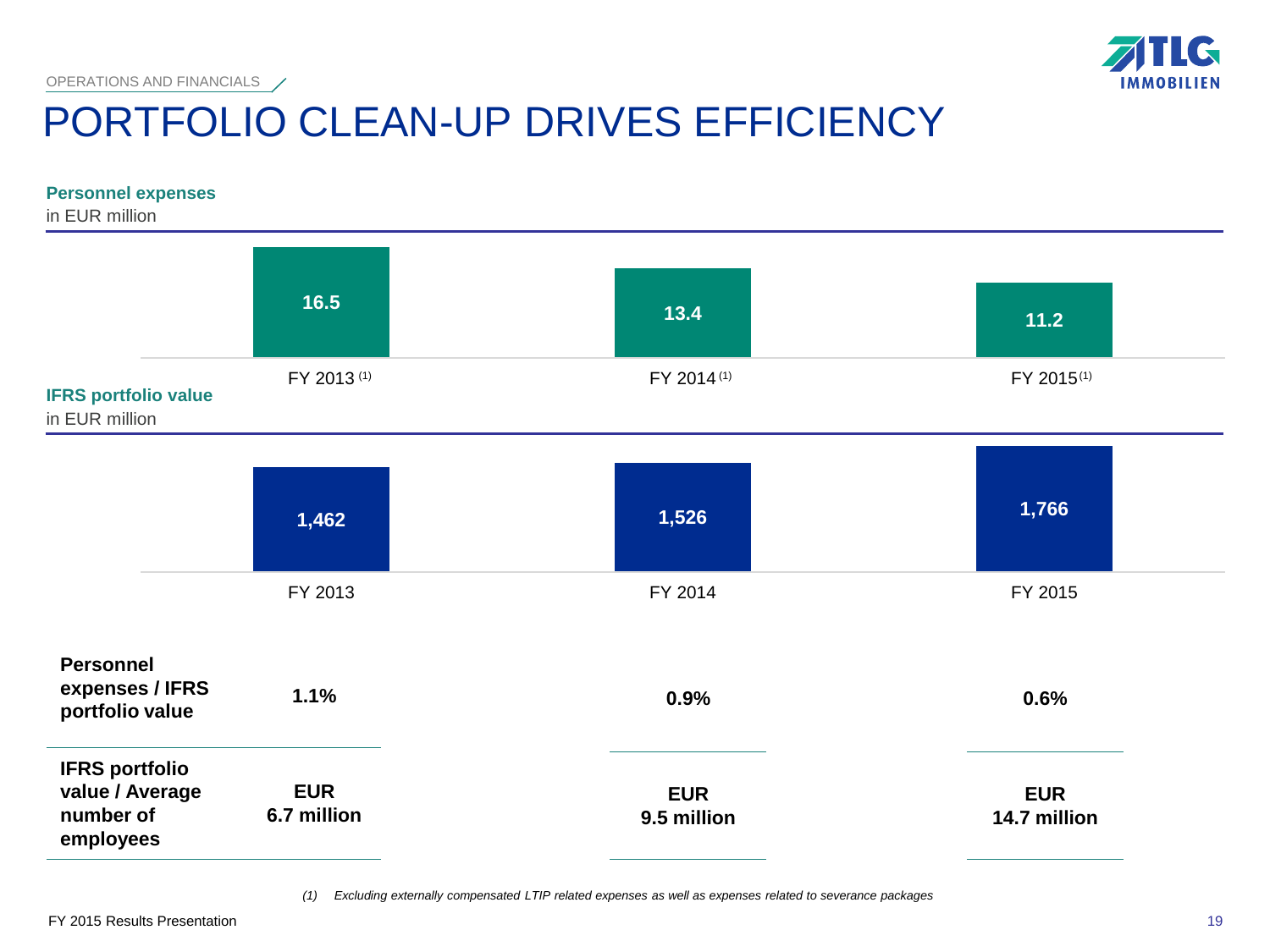# UNCHANGED: CONSERVATIVE FINANCING STRUCTURE

### **Maturity profile as of 31 December 2015(1)**

in EUR million



### **Interest coverage ratio**

EBITDA / cash interest expense



## **Debt structure and debt service as of 31 December 2015** in EUR million

|   | Gross debt (EUR m)                | 783  |
|---|-----------------------------------|------|
| % | Net LTV $(%)$                     | 33.6 |
|   | Avg. interest rate (%)            | 2.91 |
|   | Avg. weighted maturity (years)    | 4.9  |
|   | Interest rate fixed or hedged (%) | 99   |

### **Net LTV development**

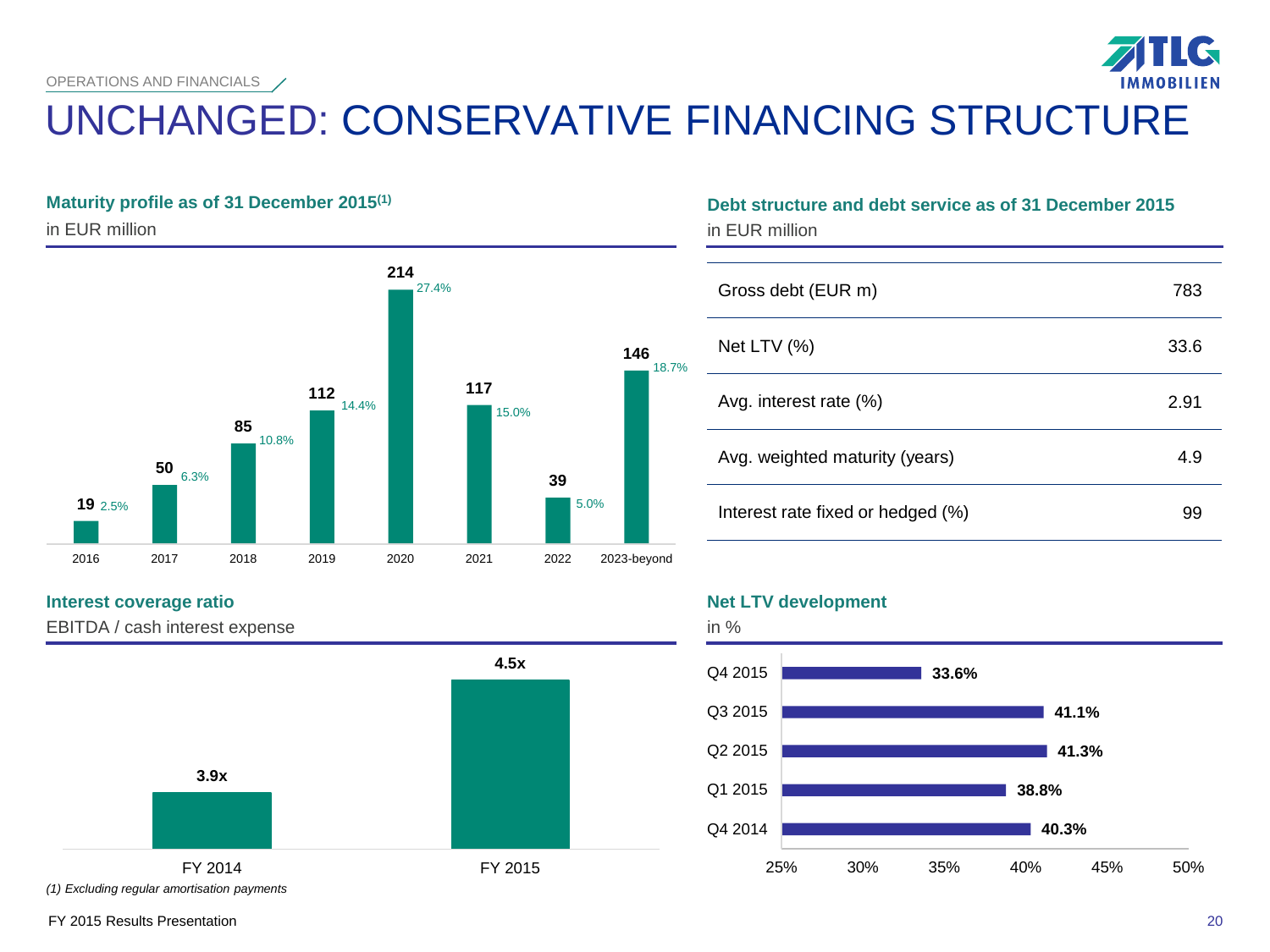

1 Highlights FY 2015 2 Portfolio 3 Operations and Financials **4 Outlook** 5 Appendix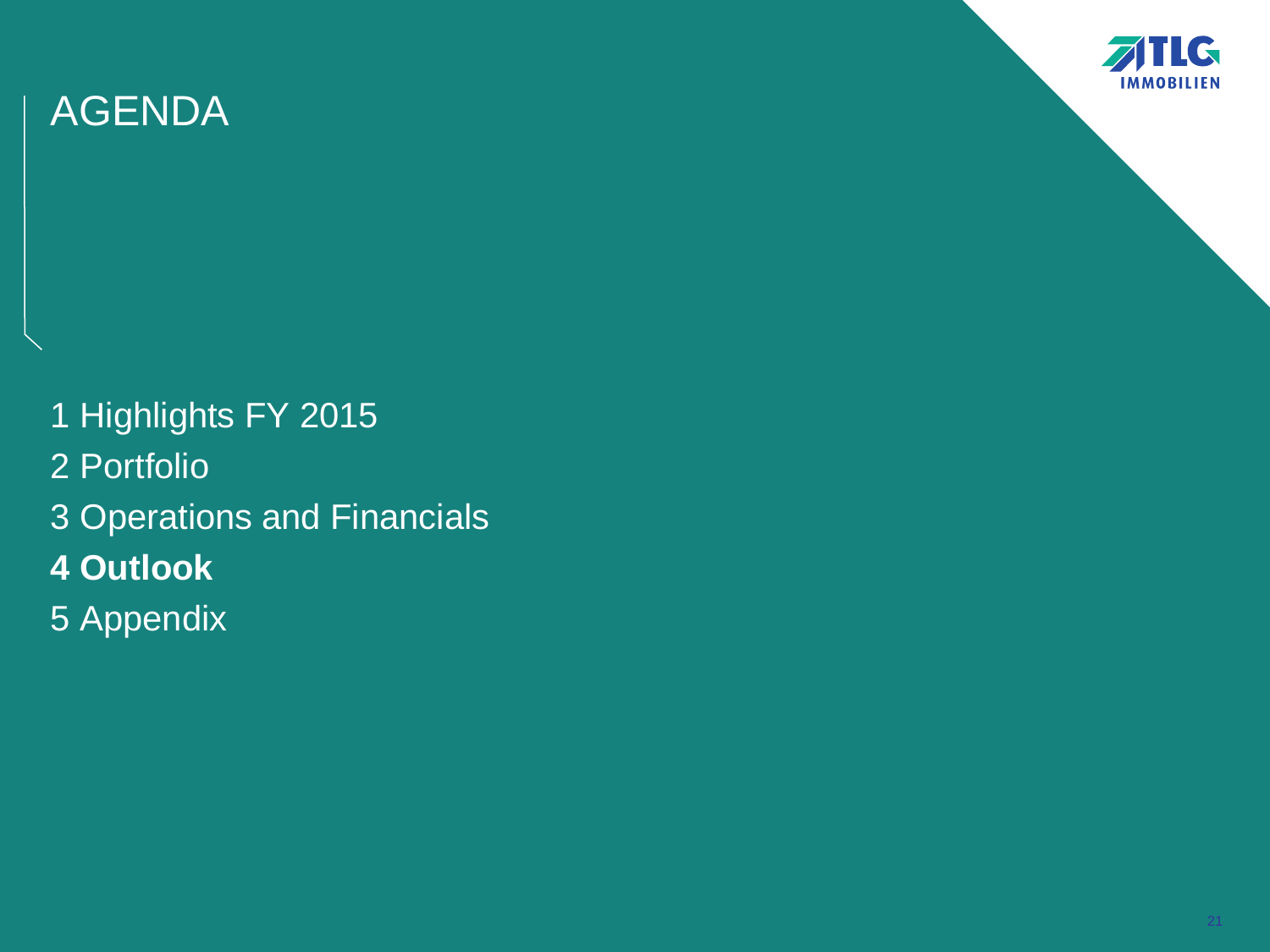

## **OUTLOOK** OUTLOOK



- **FFO guidance of approx. EUR 72-74m for FY 2016**, reflecting current existing portfolio as well as c. EUR 190m in further acquisitions already signed but not closed yet
- **Further FFO potential through additional acquisitions** in FY 2016
- **Ahead of time table to grow the portfolio to EUR 2bn size** (originally expected for end of 2017)
- TLG IMMOBILIEN with **continued access to attractive acquisition opportunities** despite strongly competitive market environment
- **Proposed dividend for FY 2015 of EUR 48.6m (EUR 0.72 per share)** which implies a FFO payout ratio of 75.9% *(1) EUR 190m of signed acquisitions as of 31 March 2016; closing within the next months*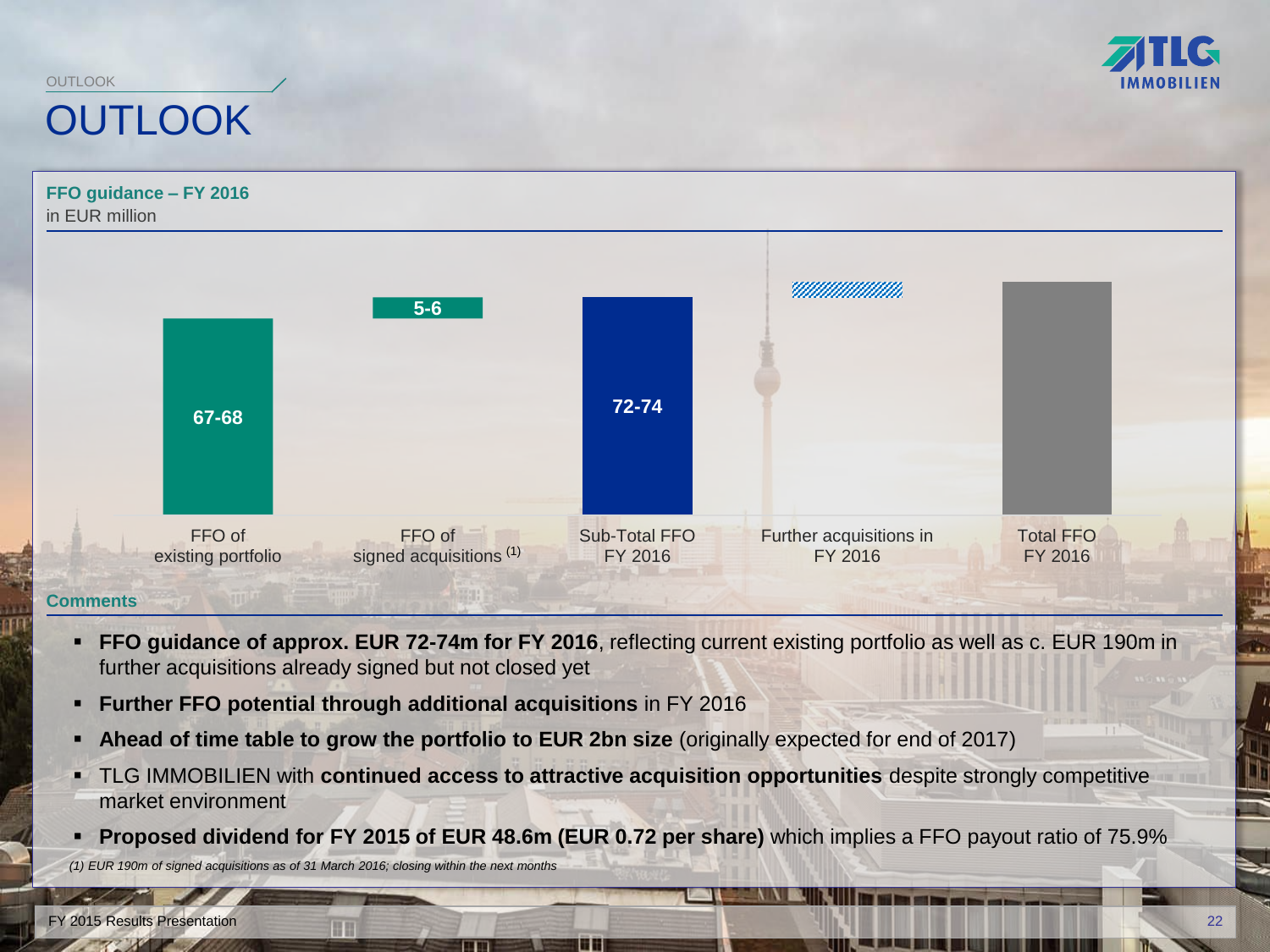

1 Highlights FY 2015 2 Portfolio 3 Operations and Financials 4 Outlook **5 Appendix**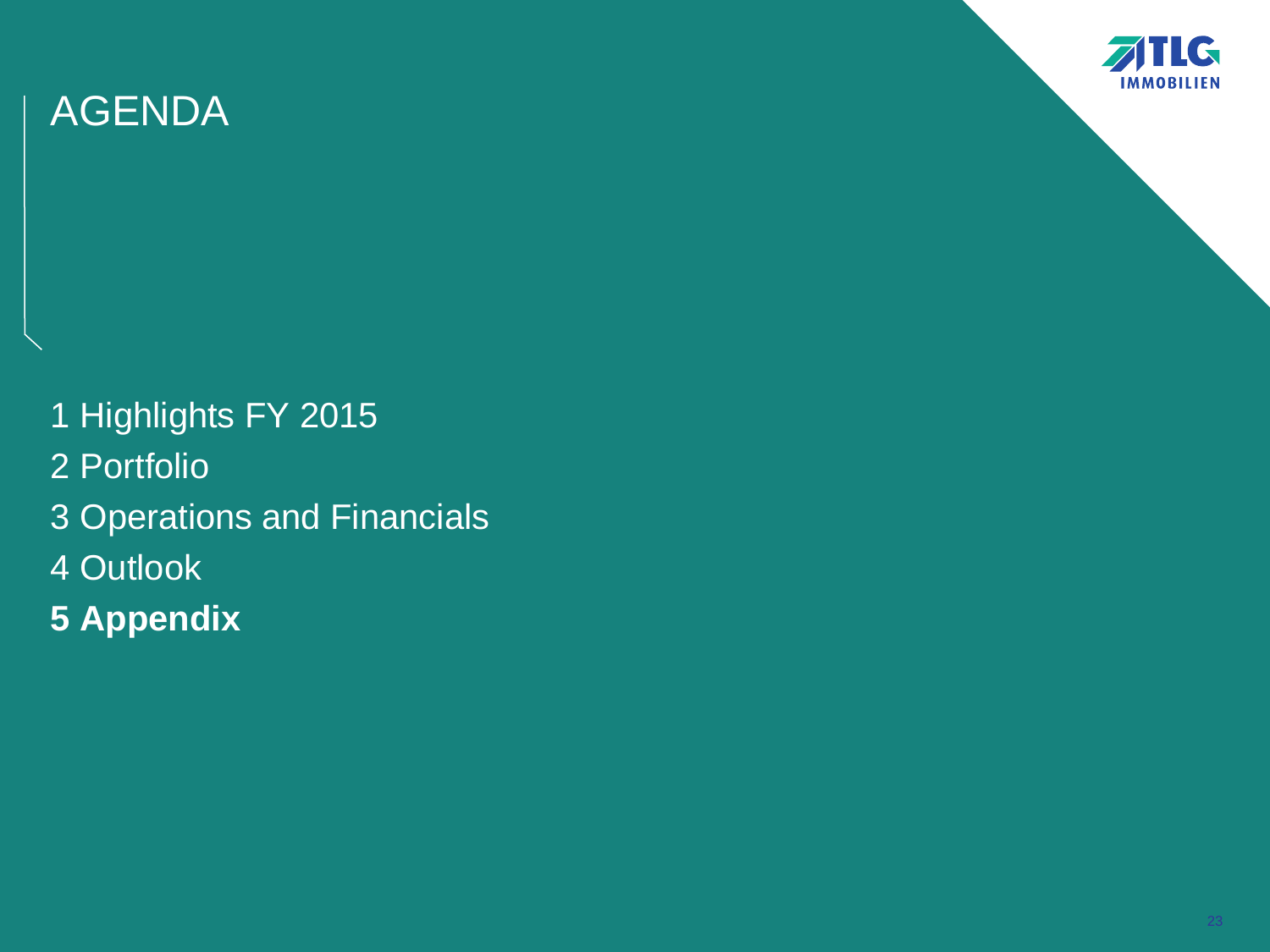APPENDIX



# TLG IMMOBILIEN SHARE INFORMATION

| <b>Basic share information (as of 31 December 2015)</b> |                                 |  |  |
|---------------------------------------------------------|---------------------------------|--|--|
| Symbol                                                  | TLG                             |  |  |
| Share price (XETRA)                                     | EUR 17.33                       |  |  |
| <b>ISIN</b>                                             | DE000A12B8Z4                    |  |  |
| Performance in FY 2015                                  | $+37%$                          |  |  |
| Primary exchange                                        | <b>Frankfurt Stock Exchange</b> |  |  |
| Market capitalization                                   | EUR 1.2bn                       |  |  |
| Shares outstanding                                      | 67.4 million                    |  |  |



*Shareholdings according to latest voting rights announcements, which were before the capital increase in Nov. 2015. Free float according to Deutsche Boerse definition*

### **Coverage by analysts**



*Source: Thomson Reuters as of 31 December 2015*

| Analyst coverage        | <b>Target</b>      | Analyst name         | <b>Date</b>  |
|-------------------------|--------------------|----------------------|--------------|
| J.P. Morgan             | 21.75 (Overweight) | <b>Tim Leckie</b>    | 22-Mar-2016  |
| Berenberg               | 21.00 (Buy)        | Kai Klose            | 21-Mar-2016  |
| Kepler Cheuvreux        | 21.50 (Buy)        | Thomas Neuhold       | 21-Mar-2016  |
| Commerzbank             | 21.50 (Buy)        | Thomas Rothäusler    | 01-Mar-2016  |
| Bankhaus Lampe          | 21.00 (Buy)        | Georg Kanders        | 01-Feb-2016  |
| Kempen & Co             | 17.50 (Neutral)    | Remco Simon          | 29-Jan-2016  |
| <b>VICTORIAPARTNERS</b> | $17.05^{(1)}$      | Bernd Janssen        | 26-Jan-2016  |
| <b>HSBC</b>             | 20.00 (Buy)        | <b>Thomas Martin</b> | 25-Nov-2015  |
| Deutsche Bank           | 20.50 (Buy)        | Markus Scheufler     | 12-Nov-2015  |
| <b>UBS</b>              | 17.50 (Buy)        | Osmaan Malik         | 24-Sept-2015 |

### *Source: TLG Annual Report (1) Fair Value range of EUR 16.10 - 18.00*

### **Share performance in 2015**